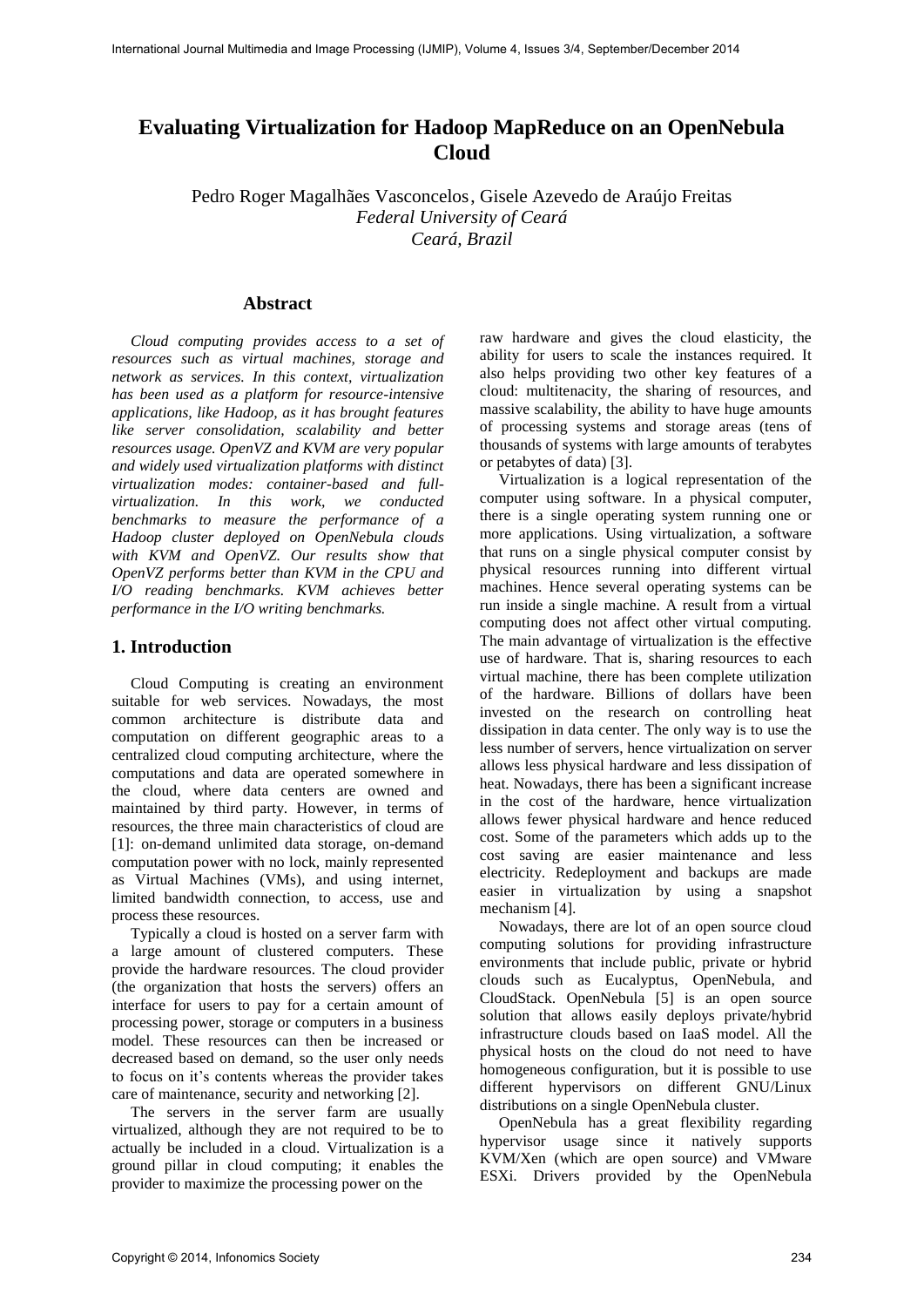community provide support for OpenVZ operating system-level virtualization.

The Kernel-based Virtual Machine (KVM) is a full-virtualization solution for the Linux kernel. KVM requires a processor with hardware virtualization extension. In full virtualization, a layer, commonly called the hypervisor or the virtual machine monitor, exists between the virtualized operating systems and the hardware. This layer multiplexes the system resources between competing operating system instances. The full virtualization has got the advantage to integrate physical machines with different characteristics for example Intel x86 with AMD64 without doing any modification in OS kernel.

A hypervisor is composed of several components usually having to write a scheduler, memory management, I/O-stack for a new hypervisor, as well as drivers for the architecture on which the hypervisor is targeted at. KVM unlike other hypervisors such as Xen, has focused the implementation on the guest handling of the virtualization, letting the Linux kernel operate as the hypervisor. Since Linux has developed into a secure and stable operating system, as well as having some of the most important features for a hypervisor, such as a scheduler and a plethora of drivers, it is more efficient to reuse and build upon this rather than reinvent a hypervisor [6].

KVM consists of two components [7]: kernel module and user-space. Kernel module sees to the virtualization of hardware resources through /dev/kvm and kill command. With /dev/kvm, guest operating system may have its own address space allocated by the Linux scheduler. The physical memory mapped for each guest operating system is actually the virtual memory of its corresponding process. A set of shadow page tables is maintained to support the translation from guest physical address to host physical address. User space takes charge of the I/O's virtualization by employing a lightly modified QEMU to simulate the behavior of I/O or sometimes necessarily triggering the real I/O. KVM also provides a mechanism for user-space to inject interrupts into guest operating system. Any I/O requests of guest operating system are trapped into user-space and simulated by QEMU.

OpenVZ (Open Virtuozzo) is an operating system- level virtualization technology based on the Linux kernel and operating system. OpenVZ allows a physical server to run multiple isolated operating system instances, known as containers, Virtual Private Servers (VPSs), or Virtual Environments (VEs).

OpenVZ includes a custom kernel and several user-level tools [7]. The custom kernel is a modified Linux kernel with the function of virtualization, isolation, checkpointing and resource management. The resource manager comprises three components:

fair CPU scheduler, user beancounters and two- level disk quota. OpenVZ implements a two-level CPU scheduler: the OpenVZ scheduler determines the CPU time slice's assignment based on each container's cpu unit value, and the Linux scheduler decides the process to execute in this container with the standard Linux process priority. Real CPU time is distributed proportionally. OpenVZ controls container operations and system resources such as memory, internal kernel objects and network buffers with about 20 parameters in user beancounters. These resources can be changed without container rebooting [7].

In OpenVZ, each container has its own shared memory segments, semaphores, and messages, due the IPC kernel namespace capability. Moreover, the OpenVZ also uses the network namespace. In this way, each container has its own network stack, which includes network devices, routing ta- bles, firewall rules and so on. It also provides some network operation modes, such as Route-based, Bridge-based and Real Network based [8].

Since the OS-level virtualization works at the operating system level, all virtual instances share a single operating system kernel. For this reason, OSlevel virtualization is supposed to have a weaker isolation when compared to hypervisor-based virtualization [8]. The physical server and single instance of the operating system is virtualized into multiple isolated partitions, where each partition replicates a real server. The OS kernel will run a single operating system and provide that operating system functionality to each of the partitions.

While hypervisor-based virtualization provides abstraction for full guest OS's (one per virtual machine), operating system-level virtualization works at the operation system level, providing abstractions directly for the guest processes. In practice, hypervisors work at the hardware abstraction level and operating system-level virtualization at the system call layer [9].

This paper evaluates the performance of a Hadoop MapReduce cluster on an OpenNebula cloud under two different types of virtualization: full virtualization and operating system-level virtualization. Results of various Hadoop benchmarks under these virtualization types are presented here.

The rest of the paper is organized as follows. Section 2 discusses the MapReduce model and the Hadoop framework. Section 3 discusses the related works. Section 4 presents the experiment setup and the benchmarking tools. Section 5 presents and discusses the results of the experiment. Finally, Section 6 concludes the study.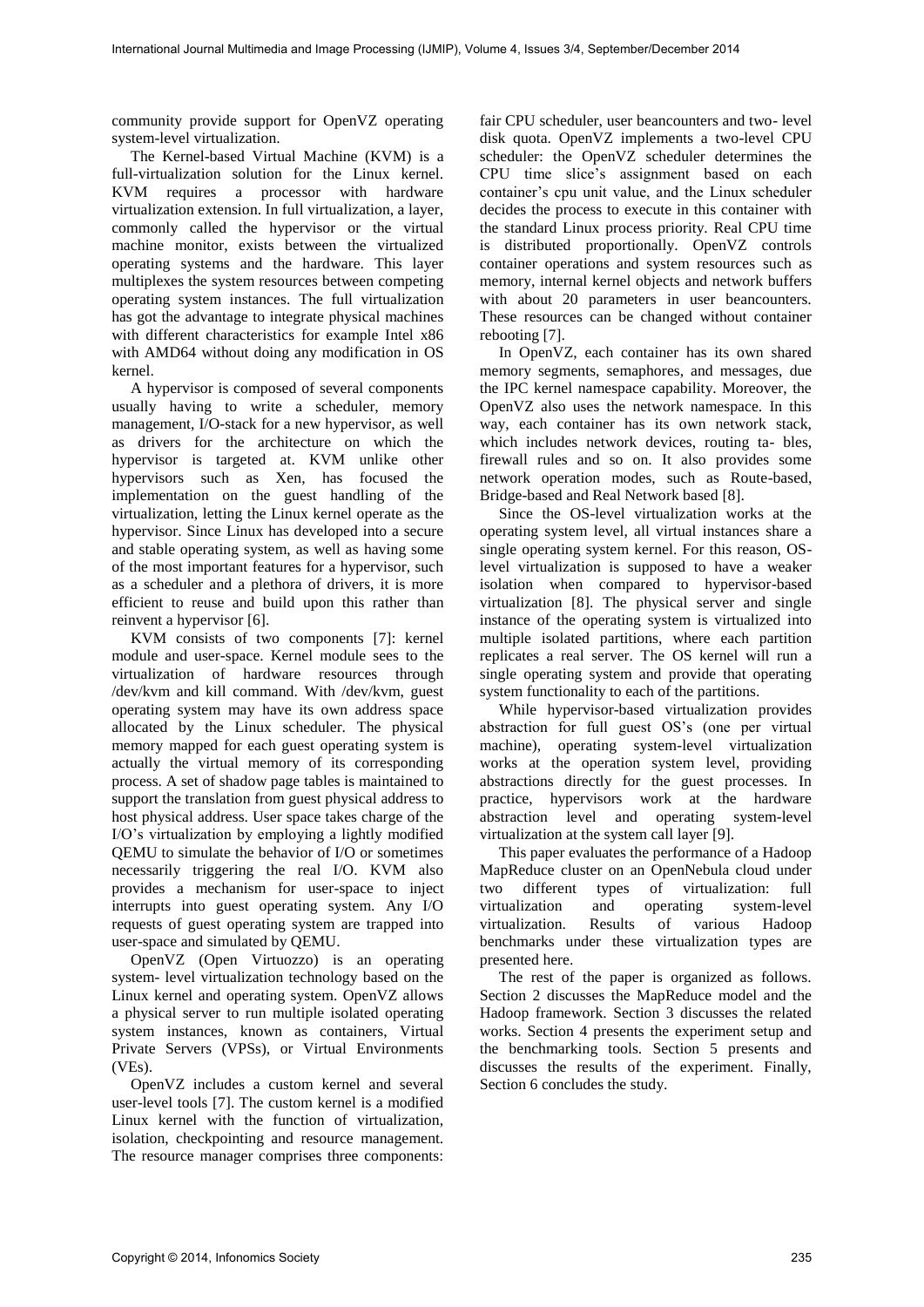## **2. MapReduce**

MapReduce (MR) [9.] is a programming model that works on large datasets. Many organizations use MapReduce model for computing when they have huge datasets and need to process them within short time. The main idea of the MapReduce model is to hide details of parallel execution and allow users to focus only on data processing strategies. MapReduce [10] performs a series of operations on the input key and value. MapReduce works by breaking the processing into two phases: the map phase and the reduce phase [11]. So, the MapReduce model consists of two primitive functions: Map and Reduce. In MapReduce, the Map function processes the input in the form of key/value pairs and generates intermediate key/value pairs, and the Reduce function process all intermediate values associated with the same intermediate key generated by the Map function [11]. Developers specify a map function that processes a key/value pair to generate a set of intermediate key/value pairs, and a reduce function that merges all intermediate values associated with the same intermediate key.

The Map function produces a set of intermediate key/value pairs, the MapReduce library groups together all intermediate values associated with the same intermediate key 1 and passes them to the Reduce function. The input for MapReduce is a list of (key 1, value 1) pairs and Map() is applied to each pair to compute intermediate key-value pairs, (key 2, value 2). The Reduce function accepts an intermediate key 1 and a set of values for that key. It merges together these values to form a possibly smaller set of values. It means for each key 2, Reduce() works on the list of all values, then produces zero or more aggregated results.

The intermediate key-value pairs are then grouped together on the key-equality basis, i.e. (key 2, list (value 2)).

Typically just zero or one output value is produced per Reduce invocation. The intermediate values are supplied to the user's reduce function via an iterator. This allows handling lists of values that are too large to fit in memory.

Many real world tasks are expressible in this model. Programs written in this functional style are automatically parallelized and executed on a large cluster of commodity machines. The run-time system takes care of the details of partitioning the input data, scheduling the program's execution across a set of machines, handling machine failures, and managing the required inter-machine communication. This allows programmers without any experience with parallel and distributed systems to easily utilize the resources of a large distributed system.

Apache Hadoop is an open-source Java implementation of MapReduce [11]. Hadoop consists of two layers: a data storage layer called

Hadoop DFS (HDFS) and a data processing layer called Hadoop MapReduce Framework. HDFS is a block-structured file system managed by a single master node like Google's GFS. Each processing job in Hadoop is broken down to as many Map tasks as input data blocks and one or more Reduce tasks.

In Facebook, event logs from its website are imported into a 600-node Hadoop data warehouse, where they are used for a variety of applications, including business intelligence, spam detection, and ad optimization. The warehouse stores 2 PB of data, and grows by 15 TB per day. In addition to production jobs that run periodically, the cluster is used for many experimental jobs, ranging from multi-hour machine learning computations to 1-2 minute ad-hoc queries submitted through an SQL interface to Hadoop called Hive. The system runs 7500 MapReduce jobs per day and is used by 200 analysts and engineers [12].

As many companies now adopt Hadoop, the requirements of what input varies from flat files to databases. In a database, one can take an example of rows from the table.

Map functions are distributed between all nodes in cluster and locality of the data can be considered unknown. There are also better ways to balance the data and jobs that are local to the data.

### **2.1. Hadoop MapReduce and Hadoop Distributed File System (HDFS)**

Hadoop MapReduce is a distributed programming framework and an execution environment for MapReduce programs [9]. Hadoop is heavily used by companies such as Yahoo!, Facebook and eBay to perform thousands of computations per day over petabytes of data [13] The execution environment also includes a job scheduling system that coordinates the execution of multiple MapReduce programs, which are submitted as batch jobs. A MapReduce job consists of multiple map and reduce tasks that are scheduled to run in the Hadoop cluster nodes. Multiple jobs can run simultaneously in the same cluster. There are two types of nodes that control the job execution process: a JobTracker and a number of TaskTrackers.

Hadoop splits are fixed-size, whereas a separate Map task is created for each split. The default Hadoop MapReduce split size is the same as the default size of an HDFS block, which is 64 MB. Hadoop performs data locality optimization by running the Map task on the node where the input data resides in the HDFS. With the default HDFS replication factor of three, files are concurrently stored on three nodes; hence, splits f the same file can be concurrently processed on three nodes without the need for being copied before.

Job scheduling in Hadoop is performed by a master, which manages a number of slaves. Each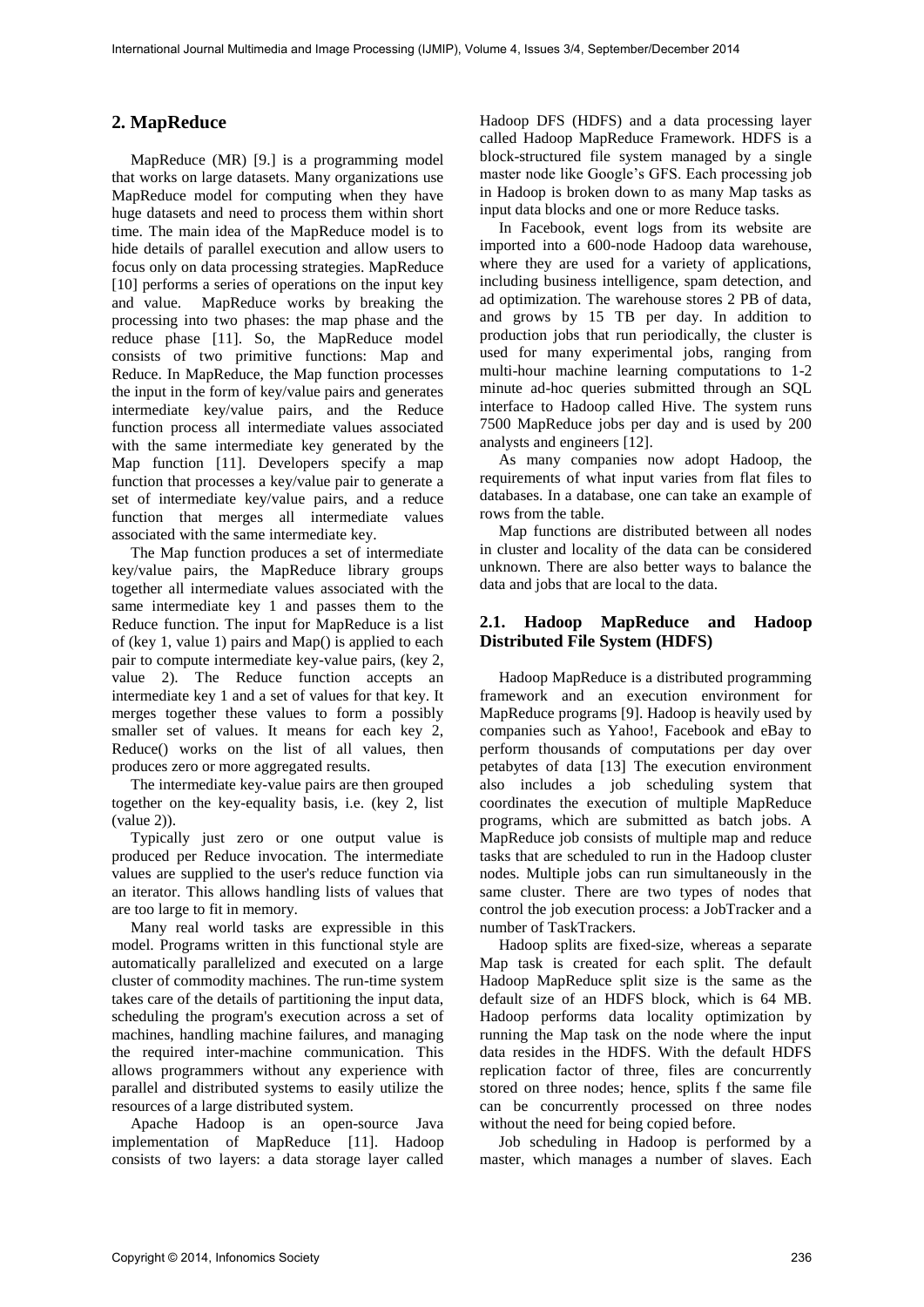slave has a fixed number of map slots and reduce slots in which it can run tasks. Typically, administrators set the number of slots to one or two per core. The master assigns tasks in response to heartbeats sent by slaves every few seconds, which report the number of free map and reduce slots on the slave. Hadoop's default scheduler runs jobs in FIFO order, with five priority levels. When the scheduler receives a heartbeat indicating that a map or reduce slot is free, it scans through jobs in order of priority and submit time to find one with a task of the required type [12]. The Hadoop Distributed File System (HDFS) [10] is the main storage system used by Hadoop. HDFS is a block-structured file system managed by a single master node. Each processing job in Hadoop is broken down to as many Map tasks as input data blocks and one or more Reduce tasks. HDFS creates multiple replicas of data blocks and distributes them among the cluster nodes. HDFS maps all the local disks to a single file system hierarchy allowing the data to be dispersed at all the data/computing nodes. HDFS also replicates the data on multiple nodes so that a failure of nodes containing a portion of the data will not affect computations, which use that data. Hadoop schedules the MapReduce computation tasks depending on the data locality and hence improving the overall I/O bandwidth. This setup is well suited for an environment where Hadoop is installed in a large cluster of commodity machines.

All application data in Hadoop is stored as HDFS files, which are composed of data blocks of a fixed size (64 MB each, by default) distributed across multiple nodes. There are two types of nodes in a HDFS cluster: a NameNode and a number of DataNodes. The NameNode maintains the file system metadata, which includes information about the files and directories tree as well as where each data block is physically stored. DataNodes store the data blocks themselves. Every time a client needs to read a file from HDFS, it first contacts the NameNode to determine the DataNodes where all the blocks for that file are located. Then, the client starts reading the data blocks directly from the DataNodes [9].

The blocks of a file are replicated for fault tolerance. The block size and replication factor are configurable per file. An application can specify the number of replicas of a file. The replication factor can be specified at file creation time and can be changed later [14].

Hadoop stores the intermediate results of the computations in local disks, where the computation tasks are executed, and then informs the appropriate workers to retrieve (pull) them for further processing. Although this strategy of writing intermediate result to the file system makes Hadoop a robust technology, it introduces an additional step and a considerable communication overhead, which

could be a limiting factor for some MapReduce computations. Different strategies such as writing the data to files after a certain number of iterations or using redundant reduce tasks may eliminate this overhead and provide a better performance for the applications. The placement of replicas is critical to HDFS reliability and performance. Optimizing replica placement distinguishes HDFS from most other distributed file systems. This is a feature that needs lots of tuning and experience. The purpose of a rack-aware replica placement policy is to improve data reliability, availability, and network bandwidth utilization.

Large HDFS instances run on a cluster of computers that commonly spread across many racks. Communication between two nodes in different racks has to go through switches. In most cases, network bandwidth between machines in the same rack is greater than network bandwidth between machines in different racks.

To minimize global bandwidth consumption and read latency, HDFS tries to satisfy a read request from a replica that is closest to the reader. If there exists a replica on the same rack as the reader node, then that replica is preferred to satisfy the read request. If a HDFS cluster spans multiple data centers, then a replica that is resident in the local data center is preferred over any remote replica [14].

It is a distributed file system with similarities to other file systems, but with some differences. The HDFS is highly fault tolerant and is designed to run on low-cost hardware. Provides high performance processing large volumes of data. From end user perspective, the HDFS is seen as a traditional file system.

### **3. Related Work**

Virtualization is getting more and more popular in a cloud environment, an example is the Amazon elastic MapReduce, [13]. A cloud based MapReduce [13] is offered by the Amazon web services and it is called as Elastic MapReduce (EMR). Elastic MapReduce is a web service to which users submit MapReduce jobs. The service takes care of provisioning resources, configuring and tuning Hadoop, staging data, monitoring job execution, instantiating new virtual machines in case of failure, etc. However, this service has a number of limitations. First, it is restricted to Amazon EC2 resources. Users are not able to use Elastic MapReduce with resources from other public clouds or from private clouds, which may be less expensive or even free of charge. This is especially true for scientists who have access to clouds administrated by their institution and dedicated to scientific computing. This EMR allows user to sign up to the Amazon web service and after getting sign in, user can submit their MapReduce jobs using EMR API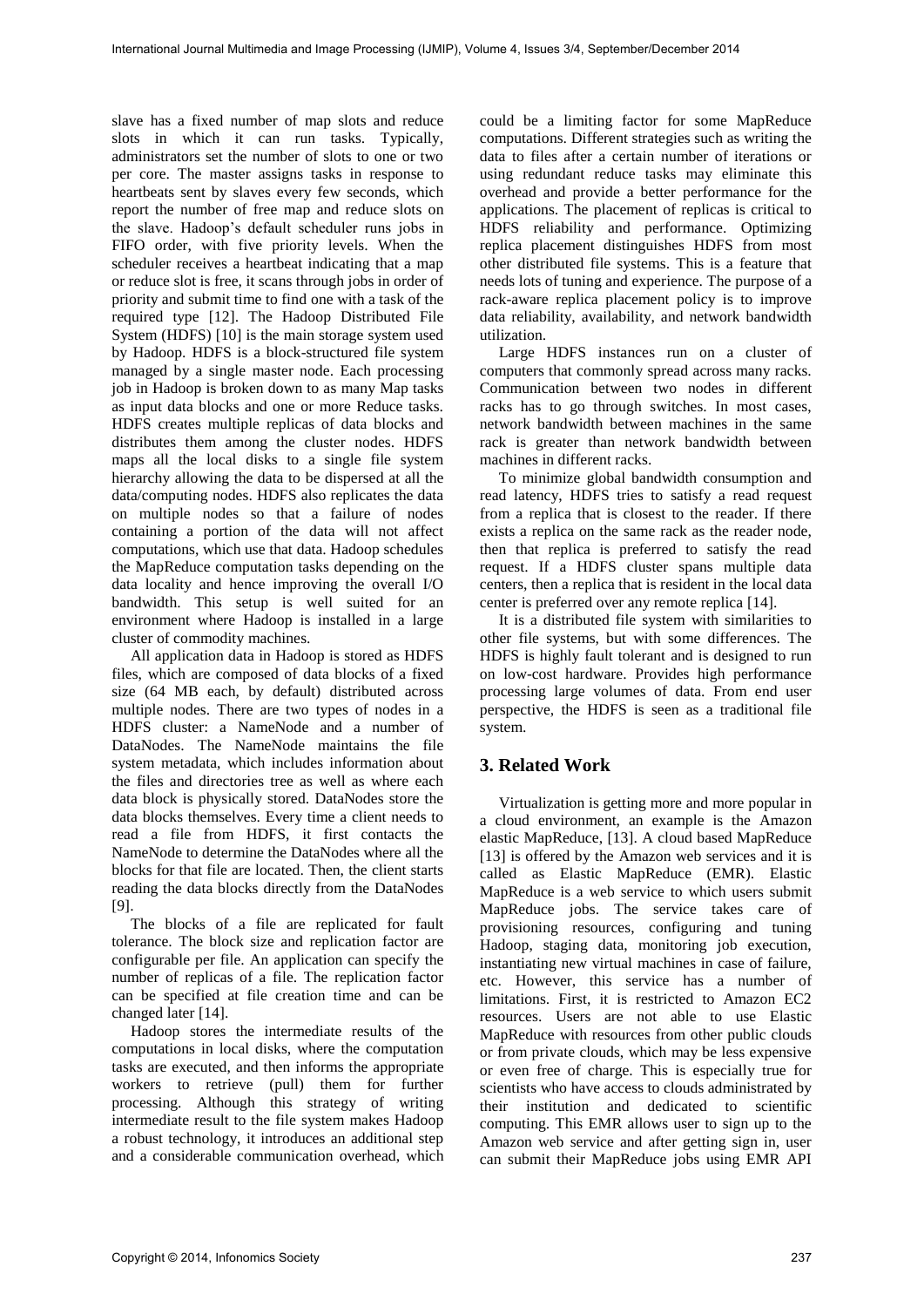which is developed by some programming models like python or java. These MapReduce jobs are then sent to the Hadoop cluster, which consist of three virtual machines. That is, Unique master VM, which acts as HDFS and schedules MapReduce task over other VMs, Multicore VMs which produces storage for HDFS and computes all the MapReduce tasks. Finally a multitask VMs which don't store any data but executes MapReduce task. Moreover, Elastic MapReduce is provided for an hourly fee, in addition to the cost of EC2 resources. This fee ranges from 17% to 21% of the price of on-demand EC2 resources. It is impossible to use a different virtual machine image than the one provided by Amazon. Finally, some users may have to comply with data regulation rules, forbidding them from sharing data with external entities like Amazon.

In [10] the authors analyzed the performance of the K-Means Clustering Algorithm when running Hadoop MapReduce on Eucalyptus. Several tools like Ganglia, TestDSFIO.java, and others Linux performance measuring tools have been used to measure the performance. The paper discusses how the performance of K- Means Clustering Algorithm scales up with number of nodes on Eucalyptus cloud. Their results show a good performance of a MapReduce job running in four nodes. They noted that increase in number of nodes boosted performance significantly, and also the performance gain increases as number of nodes scale up.

The authors in [1] discuss the performance between a physical Hadoop cluster and a virtualized one. The performance gap in WordCount and HDFS benchmarks is markedly increases as the data size is increasing in both cases writing data to or reading data from the HDFS. The authors draw several open issues and explanations about the poor performance due the I/O competing when VMs are deployed within same physical node.

In an effort to minimize the performance degradation for virtualized MapReduce workloads, the authors in [15] presented a scheduler that implements three mechanisms to improve the efficiency and fairness of the existing VMM scheduler (Xen). First, the characteristics of MapReduce workloads facilitate batching of I/O requests from VMs working on the same job, which reduces the number of context switches and brings other benefits. Second, because most MapReduce workloads incur a significant amount of I/O blocking events and the completion of a job depends on the progress of all nodes, the authors proposed a twolevel scheduling policy to achieve proportional fair sharing across both MapReduce clusters and individual VMs. Finally, the proposed scheduler also operates on symmetric multi-processor (SMP) enabled platforms. The key to these improvements is to group the scheduling of VMs belonging to the same MapReduce cluster.

In [16], Chen He, Derek Weitzel, David Swanson and Ying Lu discussed experiments by running Hadoop MapReduce on a grid which provides a free, elastic, and dynamic MapReduce environment on the opportunistic resources of the grid. For Hadoop evaluation, they successfully extended Hadoop to 1100 nodes on Grid. From the evaluation, Chen and his team found that the unreliability of the grid makes Hadoop on the grid very challenging. Kmeans Clustering Using Hadoop Map Reduce by Grace Nila Ramamoorthy [17] evaluated the performance of K-Means clustering using Hadoop Map Reduce on standalone servers infrastructure. This model works well, but when it comes to scalability and efficient use of resources and need for rebuilding environment for different projects it becomes complex and very time consuming.

Many papers have studied the performance overheads of virtualization technologies, a few of them focusing on HPC and cloud computing environments

The work in [18] discuss the differences between the KVM and OpenVZ virtualizations in two open source cloud virtualization platforms: OpenNode and Proxmox VE. The two platforms are highly identical, but they are based on distinct Linux distributions, and there are minor differences. They allow systems administrators to easily deploy and manage virtualized infrastructure based on industry standard components (RHEL/CentOS, Debian GNU/Linux, libvirt, python, etc.).

However the two platforms are similar in the main features, OpenNode cannot reach the popularity of Proxmox VE. Although OpenNode has achieved the level of services provided by Proxmox VE, does not gain the desired popularity yet.

Proxmox VE uses unique virtualization API but OpenNode based on libvirt which supports several types of virtualization solution. This feature would be benefit for OpenNode in the future.

A study in [8] conducted a number of experiments in order to perform an in-depth performance evaluation of container-based virtualization for High Performance Computing. The authors chose Linux VServer, OpenVZ and Linux Containers (LXC) as virtualization technologies and performed a series of benchmarks like Linpack, Stream, NetPIPE, NPB and the Isolation Benchmark Suite. The authors believe that, HPC will only be able to take advantage of virtualization systems if the fundamental performance overhead (such as CPU, memory, disk and network) is reduced. In that sense, they found that all container-based systems have a near-native performance of CPU, memory, disk and network. The main differences between them lie in the resource management implementation, resulting in poor isolation and security.

In addition to open source virtual machine monitors comparison, the authors in [7] measure and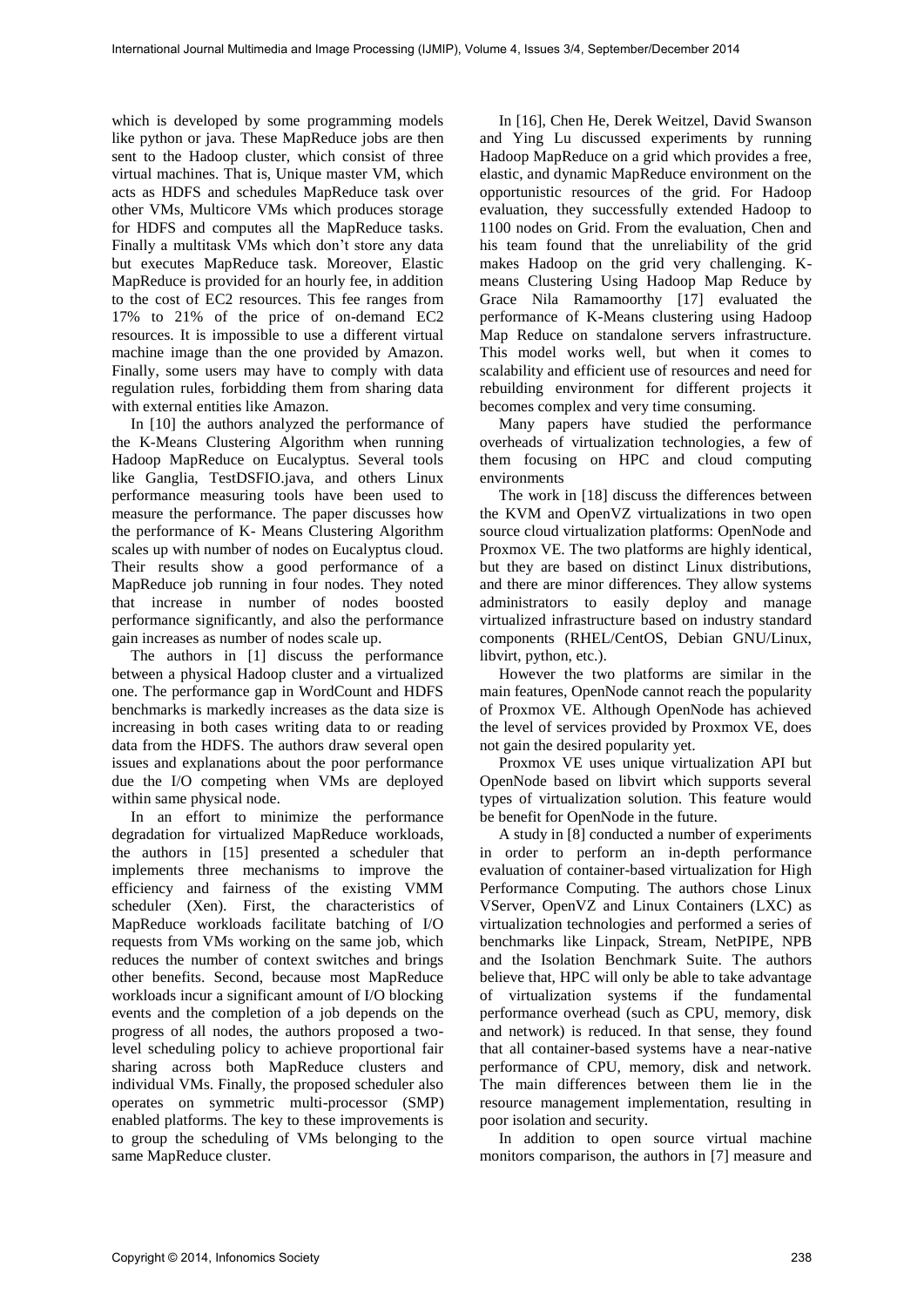analyze the performance of three open source virtual machine monitors: OpenVZ, Xen and KVM. Through measuring and analyzing those virtualization platforms with SPEC CPU2006, LINPACK, Kernel compiling, RAMSPEED, LMbench, IOzone, Bonnie++, NetIO, WebBench, SysBench and SPEC JBB2005, they found that OpenVZ has the best performance and Xen follows OpenVZ with a slight degradation in most experiments, while KVM has apparently lower performance than OpenVZ and Xen. Furthermore, this indicates that operating system-level virtualization and para-virtualization have some apparent advantage on data-intensive applications such as disk I/O, net I/O, web server and database server.

However, operating system-level virtualization and para-virtualization have their own drawbacks: Operating system-level virtualization can only virtualize guest operating system that the kernel is the same as host operating system, and paravirtualization requires changes to the kernel of guest operating system. On the contrary, full-virtualization presents users the most convenient use without any modification to guest operating system.

### **4. Experimental Evaluation**

To evaluate the performance of Hadoop cluster on each virtualization platform, we propose the establishment of two private OpenNebula clouds. The execution environments consists of two identical servers IBM BladeCenter HS21 with two Intel Xeon CPUs E5-2620 of 2.00GHz (with 6 cores and HT technology in each), 48GB of RAM, connected to a SAN via Fibre Channel, and interconnected through a Gigabit Ethernet network adapter and switch. The hosts systems were installed on an Ubuntu GNU/Linux 14.04.1 LTS amd64 system. The OpenNebula version used was 4.8.0.

Each Hadoop cluster consists of six virtual machines, one master and five slaves, with the same configuration: Ubuntu GNU / Linux amd64 LTS 12.04, 2 vCPUs, 2GB of vRAM, 1GB swap and 10GB of disk. The ext4 filesystem was used in all virtual machines.

The version of QEMU/KVM is 2.0.0. For best performance, virtual machines used KVM VirtIO paravirtualized drivers for disk and network. For OpenVZ, the kernel used was 2.6.32-openvz-amd64- 042stab093.5.

We used Hadoop version 1.2.1 and Oracle Java version 1.7.0 45 in all virtual machines. The HDFS file system had 60GB (6 x 10GB per virtual machine) of distributed storage, HDFS block size was 64MB and replication factor was set to 3. The task timeout was set to 30 minutes. The following sections describe the benchmarks.

### **4.1. Wordcount**

The WordCount program is an application that reads text files as input and computes the number of occurrences of each word in a file. The output file is a text file where each line contains a word and the number of times it occurred, separated by a tab.

Each mapper takes a line as input and breaks it into words. It then emits a key/value pair of the word and 1. Each reducer sums the counts for each word and emits a single key/value with the word and sum. As an optimization, the reducer is also used as a combiner on the map outputs. This reduces the amount of data sent across the network by combining each word into a single record [19].

The WordCount already comes with the Hadoop default installation and is widely used as a method of comparing performance between different Hadoop clusters.

The input files used in the benchmark were generated from the concatenation of random text files downloaded from Project Gutenberg to the desired sizes: 64MB, 128MB, 256MB, 512MB, 1GB and 2GB.

As can be observed in Fig. 1, OpenVZ reached the lowest execution time of WordCount.

### **4.2. TeraSort**

The goal of TeraSort benchmark is to sort certain volume of data as quickly as possible. It is a benchmark that combines the use of HDFS layer and MapReduce layer.

TeraSort consists of 3 map/reduce applications:

• TeraGen is a map/reduce program to generate the data.

• TeraSort samples the input data and uses map/reduce to sort the data into a total order.

• TeraValidate is a map/reduce program that



Figure 1: WordCount results

validates the output is sorted.

TeraGen generates output data that is byte for byte equivalent to the C version including the newlines and specific keys. It divides the desired number of rows by the desired number of tasks and assigns ranges of rows to each map. The map jumps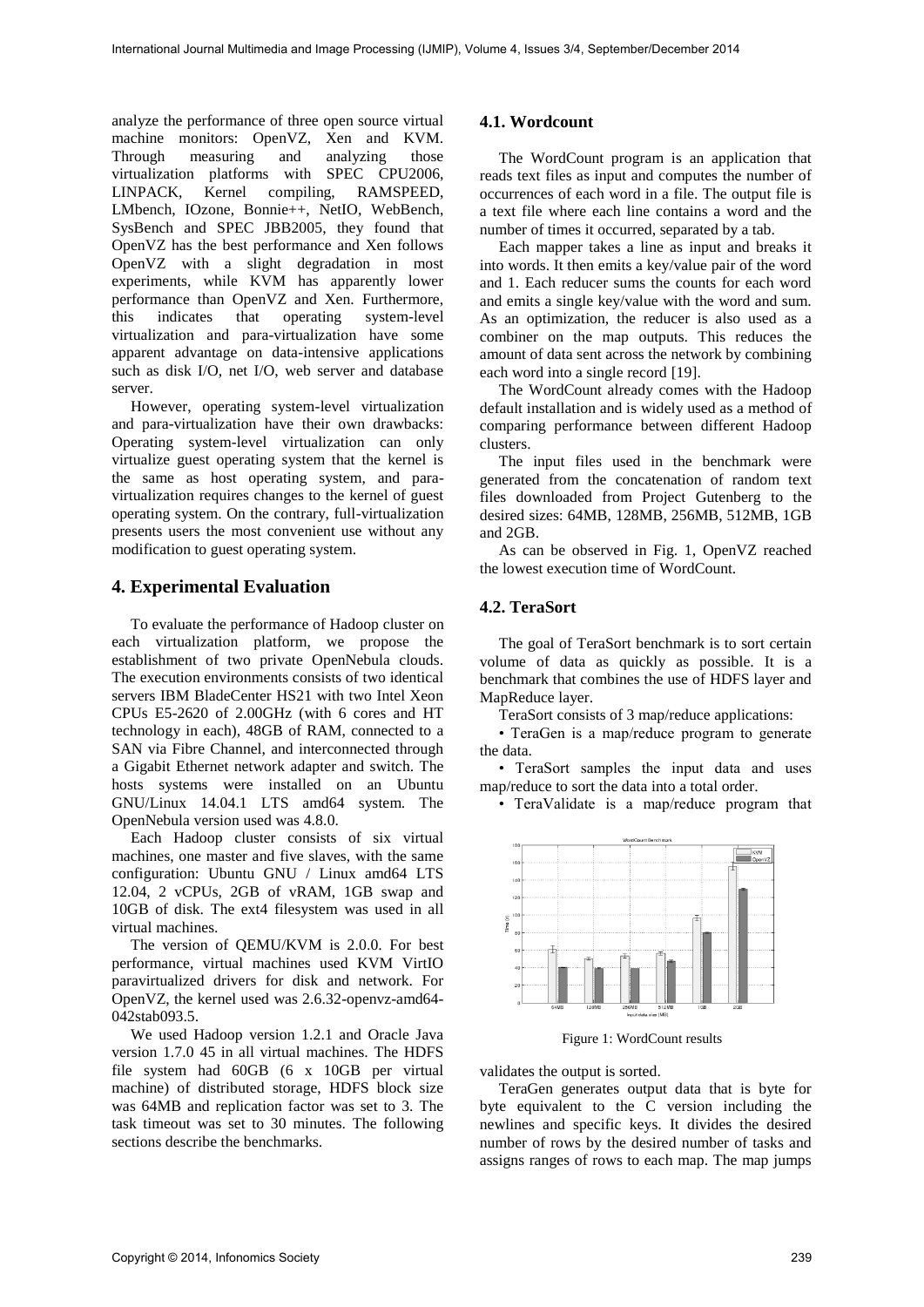the random number generator to the correct value for the first row and generates the following row [20].

TeraSort is a standard map/reduce sort, except for a custom partitioner that uses a sorted list of N-1 sampled keys that define the key range for each reduce. In particular, all keys such that sample[i-1]  $\leq$ key < sample[i] are sent to reduce i. This guarantees that the output of reduce i are all less than the output of reduce  $i+1$ . To speed up the partitioning, the partitioner builds a two level trie that quickly indexes into the list of sample keys based on the first two bytes of the key. TeraSort generates the sample keys by sampling the input before the job is submitted and writing the list of keys into HDFS. The input and output format, which are used by all 3 applications, read and write the text files in the right format. The output of the reduce has replication set to 1, instead of the default 3, because the contest does not require the output data be replicated on to multiple nodes [20].

TeraValidate ensures that the output is globally sorted. It creates one map per a file in the output directory and each map ensures that each key is less than or equal to the previous one. The map also generates records with the first and last keys of the file and the reduce ensures that the first key of file i is greater that the last key of file i-1. Any problems are reported as output of the reduce with the keys that are out of order [20].

We used variable sizes for generation of input data through TeraGen: 512MB, 1GB and 2GB.

The Figure 2 shows the performance of the two clouds in the execution of a variable size TeraSort run.



Figure 2: TeraSort results

#### **4.3. TestDFSIO**

The TestDFSIO benchmark is a read/write test to HDFS. It is useful to perform stress testing in the HDFS, to test parameters in NameNodes and DataNodes, to find bottlenecks and evaluate the cluster I/O rate. The TestDFSIO consists of two

tests: the first, generates and writes the files in a HDFS directory; the second reads the files created by the first run and performs measurements.

Each file is read or written in a separate map task, and the output of the map is used for collecting statistics relating to the file just processed. The statistics are accumulated in the reduce to produce a summary.

In our runs, we inform the TestDFSIO to create 10 files of 100MB in HDFS. Fig. 3 demonstrates the performance of the two platforms during the benchmark. As we see, OpenVZ performance in writing tests was much lower than KVM. Although, in the reading tests OpenVZ performs better than KVM.

### **4.4. NNBench**

The NNBench is useful for testing the hardware and configuring the NameNode. This test generates various requests to the HDFS with normally very small payloads for the purpose of stressing it. The benchmark can simulate requests for creating, reading, renaming and deleting files on HDFS. In our implementation, NNBench created 1000 files using 6 maps and 2 reducers. Figure 4 describes the NNBench runtimes for each cloud.

#### **4.5. MRBench**

The MRBench loops a small job a number of times. As such it is a very complimentary benchmark to the large-scale TeraSort benchmark suite because MRBench checks whether small job runs are responsive and running efficiently in the cluster. It put its focus on the MapReduce layer, as its impact on the HDFS layer is very limited.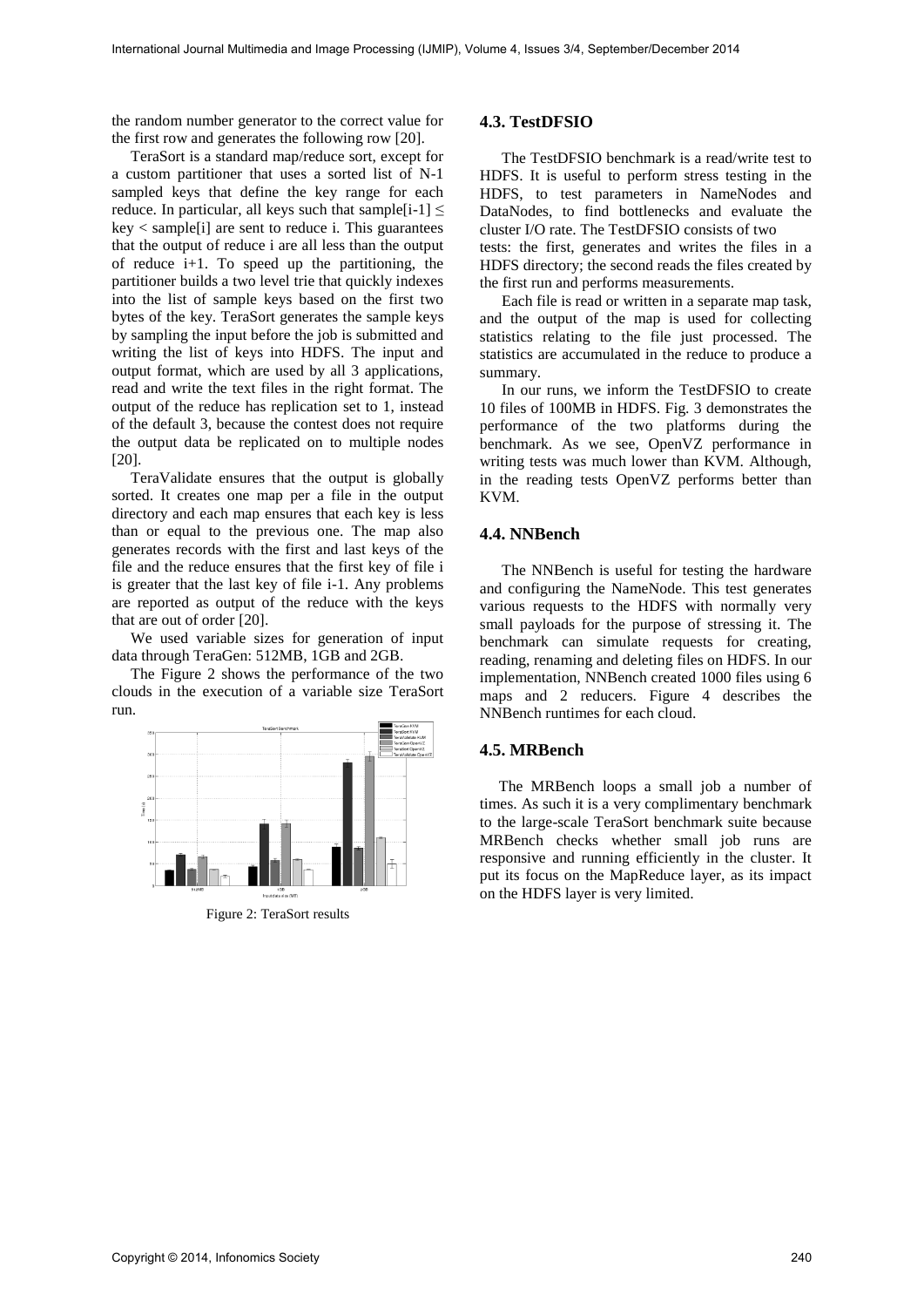

Figure 5: MRBench results

We ran MRBench in order to run a loop of 50 small test jobs. Fig. 5 shows the elapsed time for each one of the clouds.

#### **4.6. Pi**

The Hadoop Pi benchmark is a map/reduce program that estimates Pi using monte-carlo method. This benchmark is focused on computation and involves nearly no storage I/O or network traffic. Fig. 6 shows the Pi execution times for runs that calculates 10 billion samples spread across 6 maps tasks.

OpenVZ performs better than KVM on CPU intensive tests like WordCount, TeraSort, TeraValidate, MRBench and Pi. OpenVZ too reaches better results than KVM on I/O reading tests as showed in the values of Read Throughput and Read Average I/O Rate operations of TestDFSIO benchmark. However, OpenVZ performs worst than KVM in I/O writing tests of large files in TeraGen and reached low rates of Write Throughput and Write Average I/O in TestDFSIO. But, in the sequential creation of innumerous small files in NNBench test the time elapsed in KVM run was almost twice of OpenVZ time.

In order to investigate the performance overhead between the two virtualization approaches we decided to run a series of microbenchmarks on these platforms.

### **5.1. Disk I/O**

We ran the bonnie++ tool in both OpenVZ and KVM nodes. Bonnie++ is a program to test hard drives and file systems for performance or the lack thereof. There are a many different types of file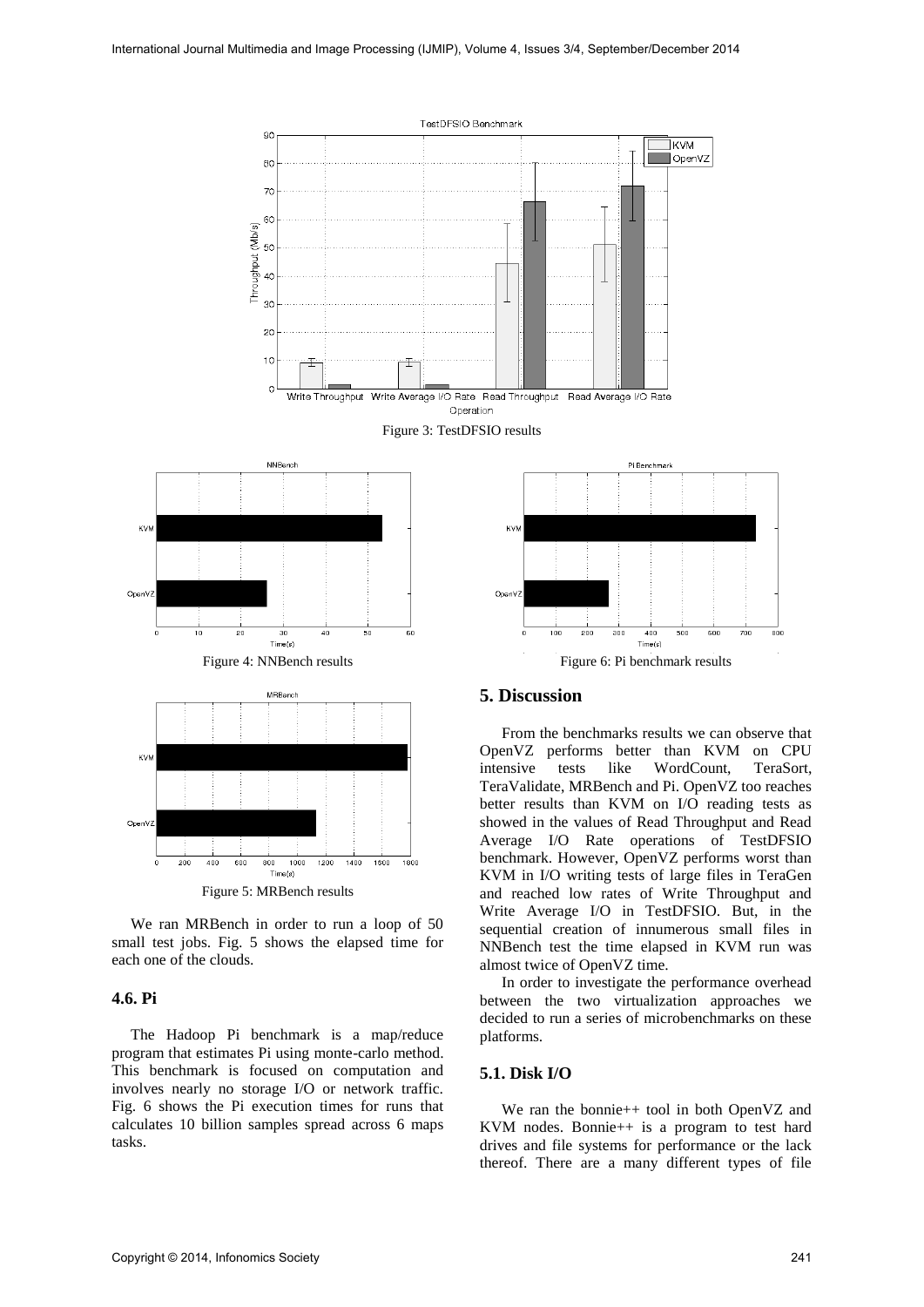system operations, which different applications use to different degrees. Bonnie++ tests some of them and for each test gives a result of the amount of work done per second and the percentage of CPU time this took. For performance results higher numbers are better, for CPU usage lower are better

Bonnie++ benchmarks three things: data read and write speed, number of seeks that can be performed per second, and number of file metadata operations that can be performed per second. Metadata operations include file creation and deletion as well as getting metadata such as the file size or owner (the result of a fstat call).

The Table 1 describes the output of the Block I/O Bonnie++ test.

**Table 1: Block I/O operations (KB/s)** 

| <b>Test</b>         | OpenVZ  | <b>KVM</b> |
|---------------------|---------|------------|
| Sequential<br>Write | 149720  | 251367     |
| Rewrite             | 152056  | 131860     |
| Sequential<br>Read  | 4737075 | 217925     |

As we can see, OpenVZ performed much better than KVM in the Sequential Read test and KVM reach better rates of Sequential Write than OpenVZ. These tests comprove the better performance of OpenVZ in the reading and the good writing rates of KVM in tests executed in the TestDFSIO benchmark.

The bonnie++ suite calculated the average rate of metadata operations. The operations include the, random and sequential, creating and deleting of small files spread in the file system. The Table 2 exposes these results.

**Table 2: File metadata operations (files/s)** 

| <b>Test</b> | OpenVZ | <b>KVM</b> |
|-------------|--------|------------|
| Sequential  | 62994  | 60154      |
| Create      |        |            |
| Sequential  | 31057  | 3460       |
| Delete      |        |            |
| Random      | 63936  | 25944      |
| Create      |        |            |
| Random      | 17234  | 2194       |
| Delete      |        |            |

The performance of KVM in the random creating and random deleting tests was much higher than OpenVZ. Despite this, KVM reaches higher rates in the sequential create benchmark. That can explain the better performance of KVM in the creation of small files in the NNBench benchmark.

We can see too that the KVM rate of sequential deleting is much above the OpenVZ's one. However

this operation was barely used in the MapReduce benchmarks.

**Table 3: CPU usage on disk benchmark (%)** 

| Test               | OpenVZ | KVM |
|--------------------|--------|-----|
| Sequential         | 29     | 83  |
| Write CPU          |        |     |
| <b>Rewrite CPU</b> | 15     | 48  |
| Read CPU           | 99     | 32  |
| <b>Random Seek</b> | 33     | 54  |
| CPH                |        |     |

The Table 3 demonstrates the CPU usage by each platform in the disk tests. OpenVZ uses less CPU than KVM in almost all tests (sequential write, rewrite and random seek), except in the disk reading benchmark.

### **5.2. Network performance**

The network was intensely used during the benchmarks by both MapReduce and HDFS tasks. To separately inspect the network performance we use the Iperf tool. Iperf is a tool to measure maximum TCP bandwidth, allowing the tuning of various parameter. Iperf reports bandwidth, delay jitter, datagram loss.

#### **Table 4: Network performance (Mbps)**

| Seconds | OpenVZ | <b>KVM</b> |
|---------|--------|------------|
|         | 940    | 954        |
| 2       | 938    | 944        |
| 3       | 940    | 934        |
| 4       | 940    | 944        |
| 5       | 940    | 934        |
| 6       | 940    | 947        |
| 7       | 938    | 932        |
| 8       | 940    | 943        |
| 9       | 940    | 947        |
| 10      | 940    | 932        |
|         |        |            |

The Table 4 shows the output of a 10 seconds Iperf run. We can observe that both KVM and OpenVZ reachs near native and stable rates.

#### **5.3. CPU**

To discover any difference in vCPU performance, we run the Systester benchmark utility.

This utility is a system stressing and benchmarking tool to test the system's stability by calculating up to 128 millions of Pi digits.

In our runs, we inform systester to calculate 8 millions of Pi digits.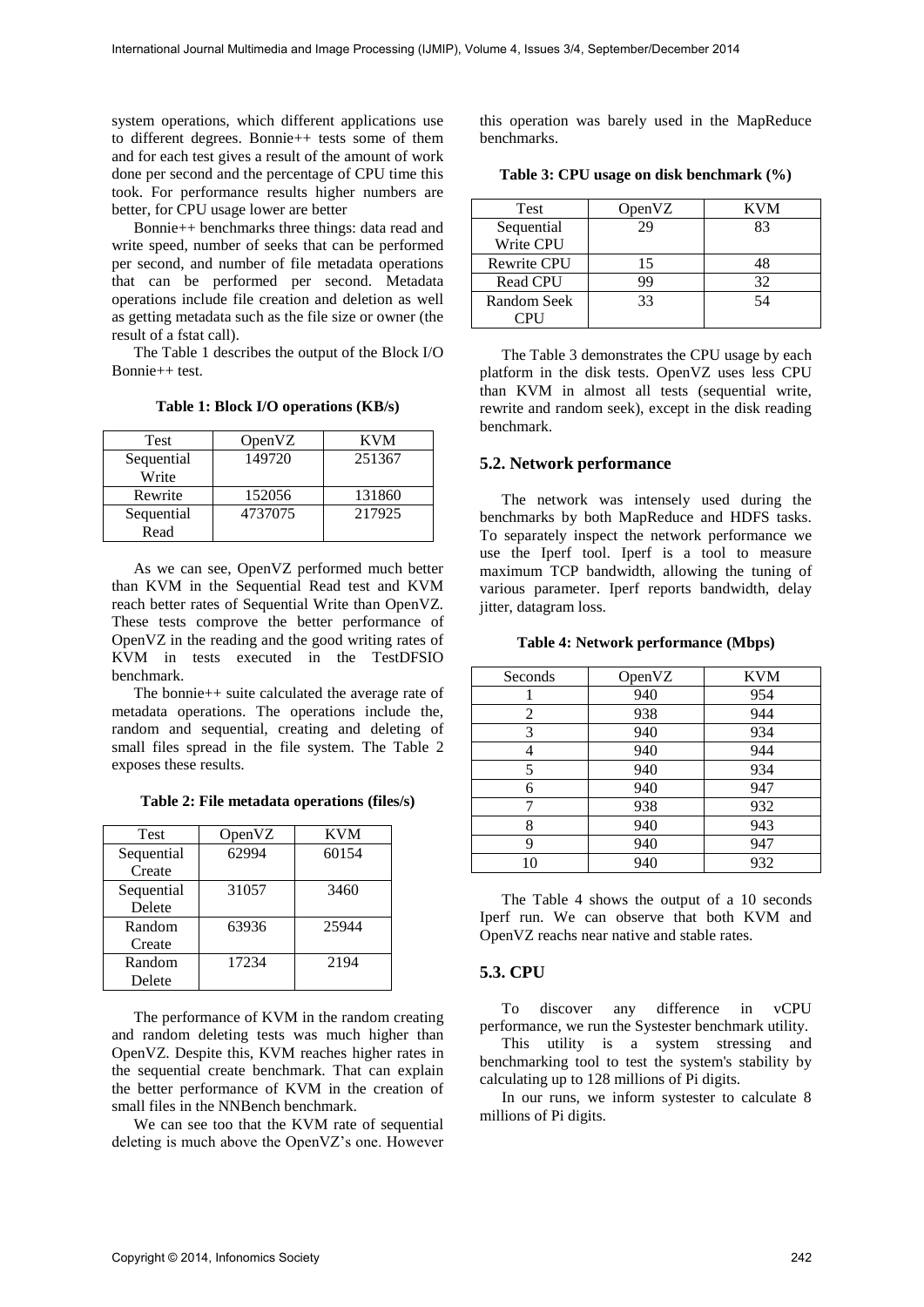| Pi digits | OpenVZ | <b>KVM</b> |
|-----------|--------|------------|
| 1 M       | 38.987 | 39.793     |
| 2M        | 40.814 | 41.615     |
| 4M        | 42.570 | 43.394     |
| 8M        | 43.795 | 44.614     |

**Table 5: Computing of pi digits (seconds)** 

The Table 5 shows that OpenVZ reaches 8 millions of Pi digits in less time. This can help understand the better performance of OpenVZ in CPU intensive tasks in the MapReduce benchmarks.

### **6. Conclusion**

In cloud computing environments, virtualization had an important contribution, by allowing server consolidation and ease of deploy and management. The ability of cloud computing environments in supporting workloads have grown in the last years due of the advances in hypervisors and hardware's improves like virtualization-specific instructions sets.

A cloud can be shared among many users or institutes, which may have different requirements in terms of software packages and configurations. As presented, such platforms might benefit from using virtualization technologies to provide better resource sharing and custom environments.

KVM and OpenVZ are widely used solutions for virtualization under distinct approaches, and a resource-intensive application, like Hadoop needs that the performance overhead be reduced to be able to take advantage of virtualization systems.

According to our results, OpenVZ reach better rates and execution times than KVM on CPU intensive tests, I/O reading and small files I/O writing tests. KVM performed better results than OpenVZ only on the I/O writing tests of large files.

By using OpenVZ, a Hadoop cluster can achieve a high performance on virtualized systems when running jobs that use intensively CPU, network and I/O reading. Jobs that perform intense disk writing operations should be executed with caution or executed natively.

The overall effectiveness of OpenVZ allied to cloud computing features of OpenNebula brings OpenNebula OpenVZ suite as an effective Cloud Computing platform for Hadoop MapReduce clusters.

In the future, we plan to measure and analyze the performance of container-based and full virtualization platforms with open-source videoconference applications like Red5, BigBlueButton and others.

#### **7. Acknowledgements**

The authors would like to thank the Information Technology Center of the State University Vale do Acaraú (UVA) for allowing the use of infrastructure for development and testing of this work. Also, the authors thank to FUNCAP (Fundação Cearense de Apoio ao Desenvolvimento Científico e Tecnológico) for the financial support.

### **8. References**

[1] S. Ibrahim, H. Jin, L. Lu, L. Qi, S. Wu, and X. Shi. 2009. Evaluating MapReduce on Virtual Machines: The Hadoop Case., In Proceedings of the 1st International Conference on Cloud Computing (CloudCom '09), Martin Gilje Jaatun, Gansen Zhao, and Chunming Rong (Eds.). Springer-Verlag, Berlin, Heidelberg, 519-528.

[2] J. Nilsson and P. Johansson, Hadoop MapReduce in Eucalyptus Private

Cloud., Bachelor's Thesis in Computing Science. Umea, Sweden, 2011.

[3] T. Mather and S. Kumaraswamy and S.Latif, Cloud Security and Privacy. O'Reilly, 2009.

[4] A. Devadiga, P.R Shalini and A. K. Sinha, Virtual Hadoop: The Study and Implementation of Hadoop in Virtual Environment using CloudStack KVM, International Journal of Engineering Development and Research (IJEDR), volume 2, issue 2, 2014.

[5] OpenNebula.org, OpenNebula — Flexible Enterprise Cloud Made Sim- ple, http://opennebula.org/, (Access Date: 04 Dec., 2014).

[6] J. Magnus and G. Opsahl, Open-source virtualization. Functionality and performance of Qemu/KVM, Xen, Libvirt and Virtualbox., Master's Thesis. Oslo, Norway, 2013.

[7] J. Che; Yong Yu; C. Shi; W. Lin, "A Synthetical Performance Evaluation of OpenVZ, Xen and KVM," *Services Computing Conference (APSCC), 2010 IEEE Asia-Pacific* , vol., no., pp.587,594, 6-10 Dec. 2010.

[8] Xavier, M.G.; Neves, M.V.; Rossi, F.D.; Ferreto, T.C.; Lange, T.; De Rose, C.A.F., "Performance Evaluation of Container-Based Virtualization for High Performance Computing Environments," Parallel, Distributed and Network-Based Processing (PDP), 2013 21st Euromicro International Conference on , vol., no., pp.233,240, Feb. 27 2013-March 1 2013 doi: 10.1109/PDP.2013.41

[9] Miguel G. Xavier and Marcelo V. Neves and Cesar A. F. De Rose,A Performance Comparison of Containerbased Virtualization Systems for MapReduce Clusters, 22nd EuroMicro International Conference On Parallel, Distributed and network-based Processing (PDP2014), TuRin, Italy, IEEE, Feb 2014.

[10] J. P. Jacob and A. Basu, Performance Analysis of Hadoop Map Reduce on Eucalyptus Private Cloud,